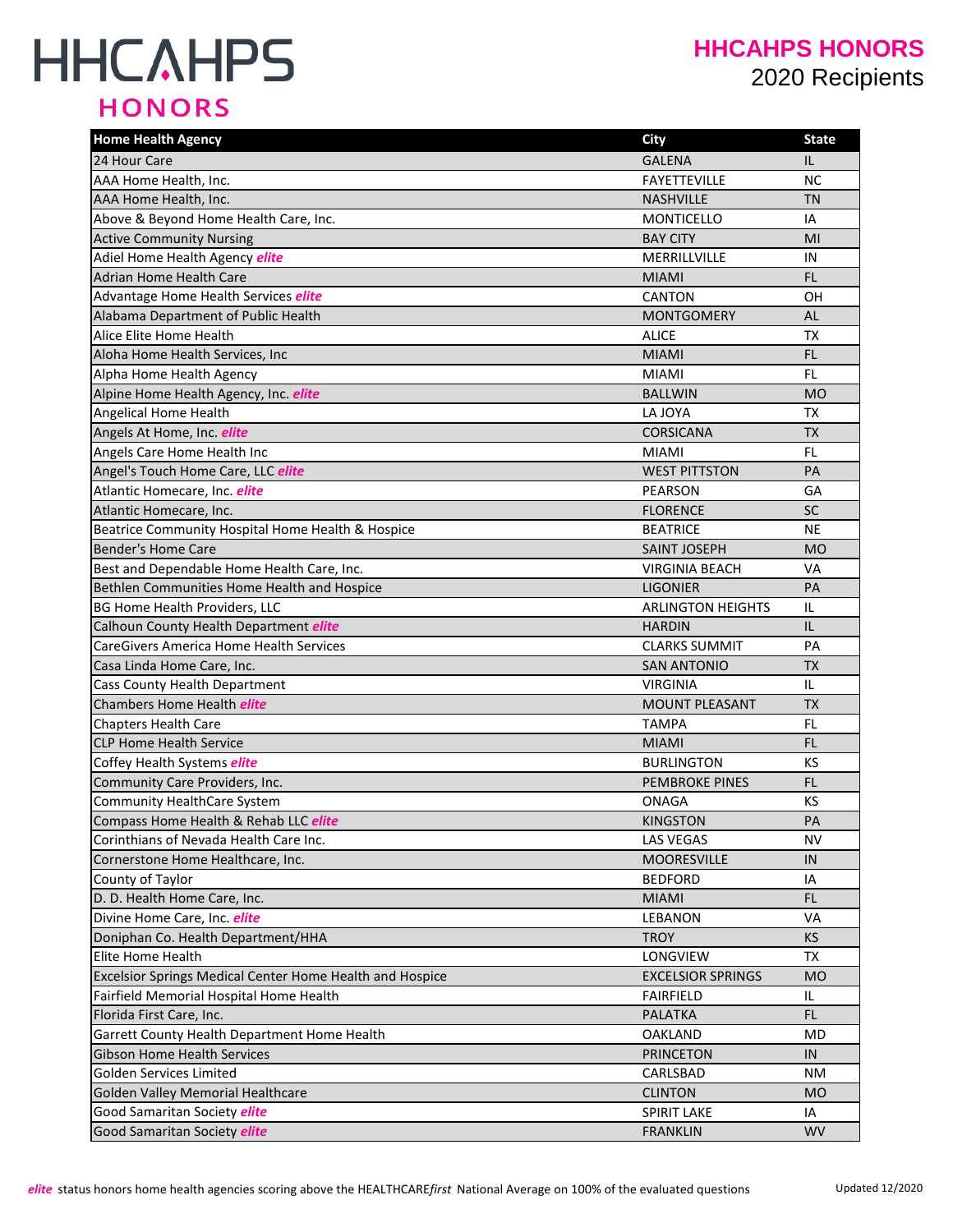# **HHCAHPS HONORS**

### **HHCAHPS HONORS** 2020 Recipients

| <b>Home Health Agency</b>                                     | <b>City</b>             | <b>State</b> |
|---------------------------------------------------------------|-------------------------|--------------|
| Green River District Home Health                              | OWENSBORO               | KY           |
| <b>Greene County Health Department</b>                        | <b>CARROLLTON</b>       | IL.          |
| <b>Guardian Home Health Care</b>                              | <b>NEW MADRID</b>       | <b>MO</b>    |
| Gunnison Valley Hospital Home Health                          | <b>GUNNISON</b>         | UT           |
| Hayswood Home Health elite                                    | MAYSVILLE               | KY           |
| Health Services of Coshocton County                           | <b>HARTVILLE</b>        | OH           |
| HealthBack Holdings, LLC                                      | <b>WICHITA</b>          | <b>KS</b>    |
| <b>HealthBack Holdings, LLC</b>                               | <b>MCALESTER</b>        | OK           |
| HealthBack Holdings, LLC elite                                | <b>PURCELL</b>          | <b>OK</b>    |
| HealthBack Holdings, LLC                                      | PONCA CITY              | OK           |
| HealthBack Holdings, LLC elite                                | <b>IDABEL</b>           | <b>OK</b>    |
| HealthQuest Home Health Agency                                | <b>BRYAN</b>            | <b>TX</b>    |
| Heartfelt Home Healthcare Services, Inc. elite                | ERIE                    | PA           |
| Heaven Sent by Hometown Health Care                           | <b>COLONIAL HEIGHTS</b> | <b>VA</b>    |
| Hillebrand Home Health, Inc.                                  | <b>CINCINNATI</b>       | OH           |
| Home Care TLC elite                                           | <b>WINNSBORO</b>        | LA           |
| Home Health Care Professionals & Hospice                      | <b>EYNON</b>            | PA           |
| <b>Homeland HomeHealth</b>                                    | <b>NILES</b>            | PA           |
| Hometown Homecare <i>elite</i>                                | <b>FAYETTE</b>          | <b>MO</b>    |
| <b>Horizon Home Care</b>                                      | <b>ONTONAGON</b>        | MI           |
| Hygeia Home Care                                              | <b>VAN NUYS</b>         | CA           |
| Image Healthcare                                              | <b>TULSA</b>            | <b>OK</b>    |
| <b>Intensive Home Health Care</b>                             | <b>VIDALIA</b>          | LA           |
| Interim Healthcare                                            | <b>BLAKELY</b>          | PA           |
| Intrepid USA elite                                            | <b>MC CRORY</b>         | AR           |
| <b>Intrepid USA</b>                                           | <b>HENDERSON</b>        | <b>KY</b>    |
| Intrepid USA                                                  | <b>EUNICE</b>           | LA           |
| <b>Intrepid USA</b>                                           | <b>WICHITA FALLS</b>    | <b>TX</b>    |
| Intrepid USA elite                                            | NEDERLAND               | TX           |
| Intrepid USA                                                  | <b>SAN ANGELO</b>       | <b>TX</b>    |
| Jersey County Health Dept.                                    | JERSEYVILLE             | IL           |
| Johnson County Community Health Services elite                | WARRENSBURG             | <b>MO</b>    |
| Kelton Home Health Care, Inc. elite                           | <b>ATLANTA</b>          | TX           |
| Kentucky River District Home Health Agency                    | <b>HYDEN</b>            | KY           |
| LESUEUR COUNTY PHNS                                           | LE CENTER               | ΜN           |
| Maria Home Health Services, Inc                               | <b>ORLANDO</b>          | FL.          |
| Med-Corp Home Health, Inc.                                    | <b>ADA</b>              | OK           |
| Med-Corp Home Health, Inc. elite                              | <b>MCALESTER</b>        | <b>OK</b>    |
| Millennium Home Health Care                                   | <b>VAN NUYS</b>         | CA           |
| Mitchell County Home Health Care and Public Health            | <b>OSAGE</b>            | IA           |
| <b>Mountain Home Health Care</b>                              | <b>TAOS</b>             | ΝM           |
| Mountain States Homecare and Hospice                          | <b>MARION</b>           | <b>VA</b>    |
| Muscogee Home Health <i>elite</i>                             | <b>COLUMBUS</b>         | GA           |
| Myrtue Memorial Hospital Home / Public Health / Hospice elite | <b>HARLAN</b>           | IA           |
| Nemaha County Home Health and Hospice                         | SABETHA                 | KS           |
| North Oakland Home Health Care                                | <b>CLARKSTON</b>        | MI           |
| Nurses and Angels Home Health, Inc.                           | <b>LOS ANGELES</b>      | СA           |
| Nurses Network, Inc.                                          | PRESCOTT VALLEY         | AZ           |
| Nursing Services 4 You, Inc.                                  | <b>MIAMI</b>            | FL.          |
| Ohio Valley Home Health Services, Inc.                        | <b>EAST LIVERPOOL</b>   | <b>WV</b>    |
| Omni Home Care Agency                                         | <b>MIAMI</b>            | FL.          |
|                                                               |                         |              |